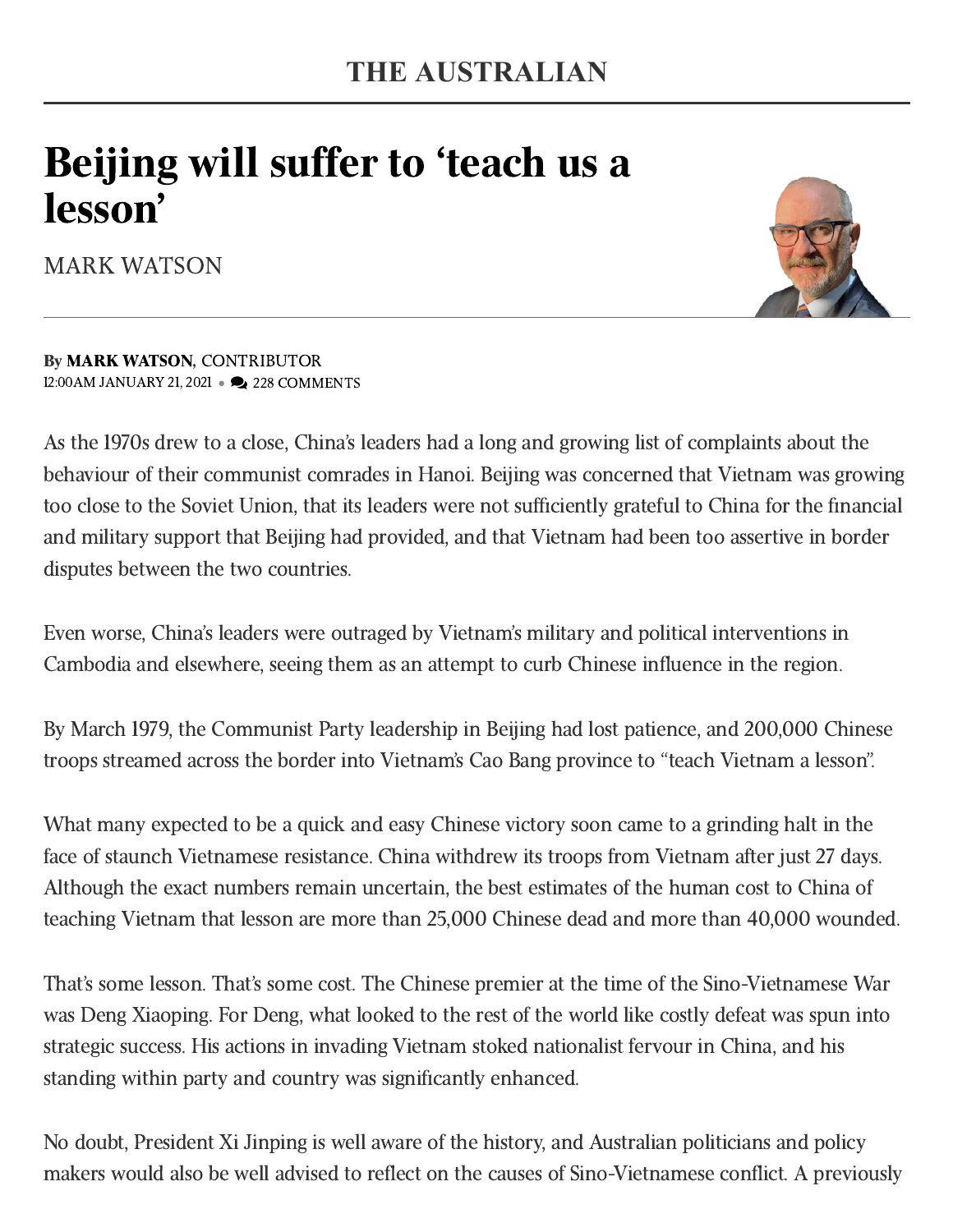trusted partner is "punished" for becoming too closely aligned with a strategic rival, for opposing China's territorial claims, for being insufficiently grateful for China's contribution to its national wellbeing, and for conspiring to thwart China's aspirations for a political and military sphere of influence.

Sound familiar? It should, because right now the Chinese leadership under Xi is committed to teaching Australia a lesson for similar perceived transgressions (plus several more for good measure).

In April 2020, the editor of the Global Times (a state-owned Chinese newspaper) described Australia as being "a bit like chewing gum stuck on the sole of China's shoes; sometimes you have to find a stone to rub it off". He suggested China would use "economic coercion" to force Australia to be more compliant. China's ambassador to Australia, Cheng Jingye, underlined that this was the official party line when he suggested that a mass boycott of Australian produce by China might be on the cards.

Then the China Daily, another organ of the CCP, accused Scott Morrison of "rash participation in the US administration's attempts to contain China". The editorial went on to say that Australia would "pay tremendously for its misjudgment". Perhaps unsurprisingly, there was no mention of the price that China itself would have to pay to settle the account.

The roll call of China's grievances with Australia is long, and growing with every denied investment proposal and every expulsion of Chinese nationals on national security grounds. In mid-November last year, a Chinese diplomat in Canberra "leaked" a list of 14 grievances to a media outlet, accusing the Australian government of "poisoning bilateral relations". The leak was followed by a Beijing spokesman calling on Australia to "correct its errors".

China's approach requires not simply that Australia apologise or promise a new way of broaching sensitive subjects with Chinese counterparts in future. That is one aim to be sure, but it is coupled with a determination to punish Australia, to teach us a "lesson" this time. And it is that punitive layer in China's actions during the past six months that has wrong-footed many Australians, including Canberra insiders and media pundits.

Economic rationalism would suggest that because imports of Australian iron ore and coal are essential ingredients in fuelling China's economy, and because there are few if any alternatives for China to obtain those materials at the same quality and price, it would be irrational for China to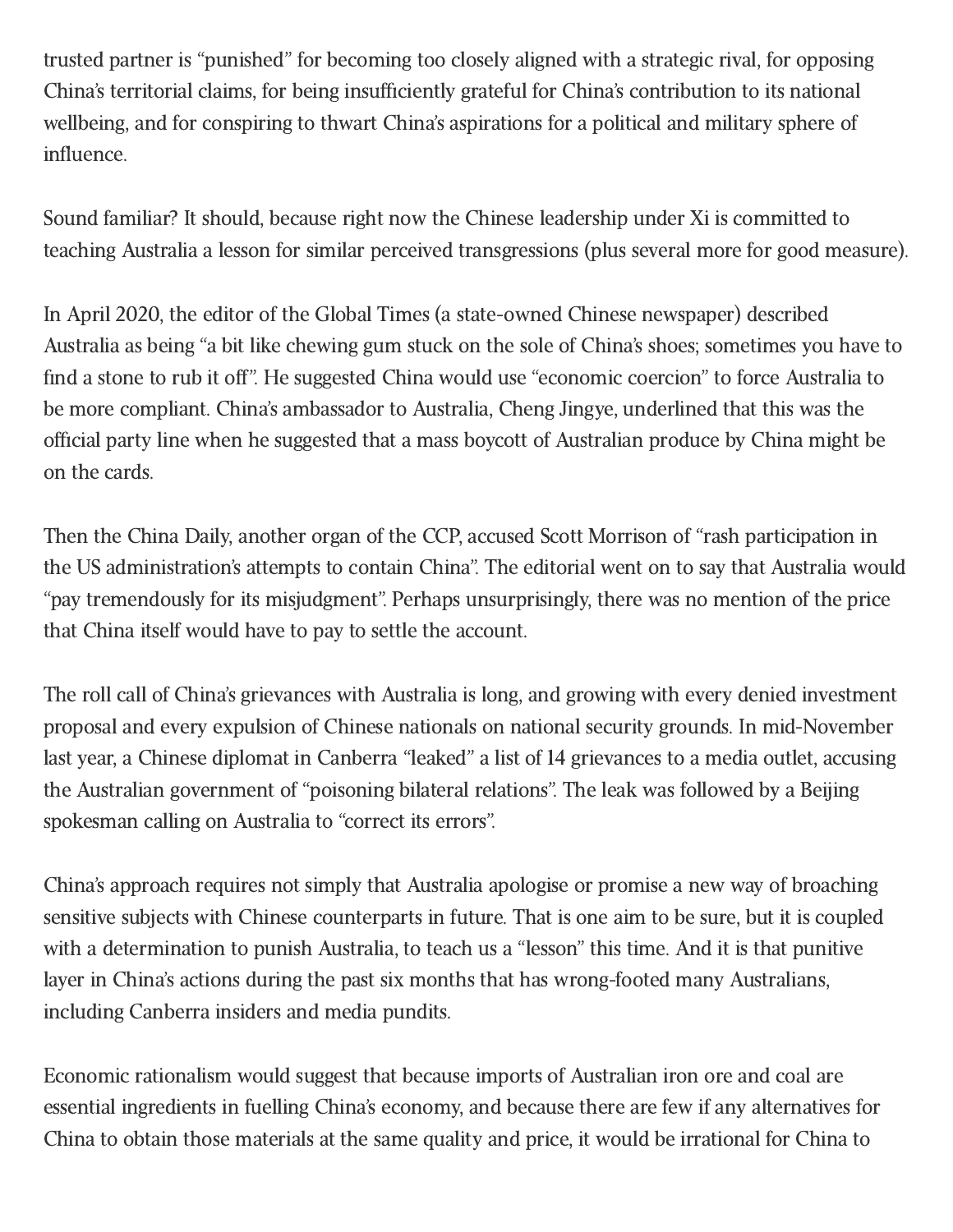restrict their import through tariffs or boycotts. To do so would drive up costs in China, trigger power shortages and stunt economic growth.

The problem, however, is that examining China's sanctions and diplomatic aggression solely through the lens of economic theory can only provide an incomplete understanding of what is driving Chinese behaviour at this time. For China's "thought leaders", including Xi, if there is a price to pay for teaching Australia a lesson, then so be it.

The Cultural Revolution in the 1960s cost between 500,000 and two million Chinese lives and unleashed a decade of chaos and two decades of delayed economic growth. But boy did it teach those revanchist capitalists and bourgeois reactionaries.

By comparison, crates of dead crayfish, a lack of premium shiraz and even power brownouts and higher spot prices for coal and iron ore must look like a small price to pay.

China's view of its place in the world, not just in the 21st century but in the several millennia that preceded it, simply does not accommodate Australia as being China's economic, political or military peer. For Beijing's leaders, its "wolf warrior diplomats" and its increasingly bellicose media organisations, Australia's perceived hostility towards China raises issues of national prestige, not national income.

Australia's insistence on sending an international delegation to China to inquire into the origins of the COVID-19 pandemic, and our eagerness to enter into multilateral security arrangements with India, Japan and the US that effectively encircle China, all reinforce the old tropes of Western countries doing China down in word and deed. Australia is seen as shaking hands with China when it comes to trade, but slapping it in the face when it comes to COVID-19, Uighurs, Hong Kong, Taiwan, freedom of navigation operations and plenty more besides (see the list of 14 grievances referred to above).

In Canberra, separating economic and trade issues from our political and diplomatic relationship with China appears completely reasonable and desirable. In Beijing, not so much.

With the financial costs mounting for both China and Australia, ministers in Canberra must be hoping that in 2021 President Xi will adopt the pragmatism of Deng Xiaoping in 1979 and declare a tactical loss to be a strategic victory.